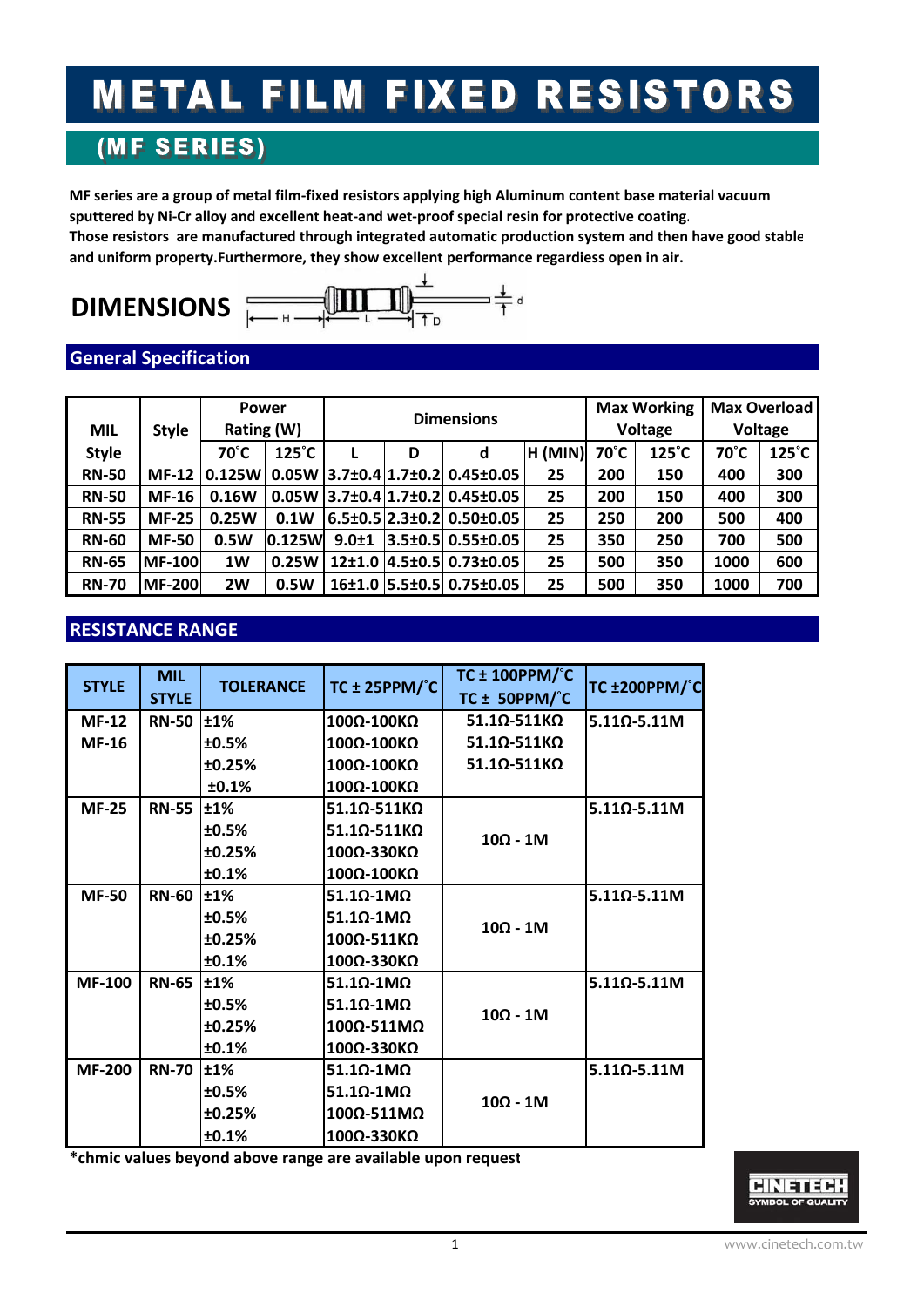## FLAME PROOF TY P

## **(FPS & FPM SERIES)**

**FPM and FPS series are nonflameable high performance metal film fixed resistors. By applying selected flame‐overload burning‐resisting resin on our regular metal film fixed resistors, those resistors improve the safeness of various kinds of electronic devices and instruments and having excellent electrical performance.**

## **General Specification**

| <b>Style</b>     |                            | <b>Dimensions</b> |               |                   |           | <b>Max Working</b><br>Voltage |                 | <b>Max Overload</b><br><b>Voltage</b> |                 |
|------------------|----------------------------|-------------------|---------------|-------------------|-----------|-------------------------------|-----------------|---------------------------------------|-----------------|
| <b>FPS</b>       | <b>FPM</b>                 | D                 |               | d                 | $H$ (MIN) | $70^{\circ}$ C                | $125^{\circ}$ C | 70°C                                  | $125^{\circ}$ C |
|                  | <b>FPM - 16</b>            | $3.7 \pm 0.4$     | $1.7 \pm 0.2$ | $ 0.45 \pm 0.05 $ | 25        | 200                           | 150             | 400                                   | 300             |
| <b>FPS - 50</b>  | <b>FPM - 25</b>            | $6.5 \pm 0.5$     | $2.3 \pm 0.2$ | $ 0.50 \pm 0.05 $ | 25        | 250                           | 200             | 500                                   | 400             |
| <b>FPS - 100</b> | <b>FPM - 50</b>            | 9±1               | $3.5 \pm 0.5$ | $ 0.55 \pm 0.05 $ | 25        | 350                           | 250             | 700                                   | 500             |
|                  | <b>FPS - 200 FPM - 100</b> | $12.0 \pm 1$      | $4.5 \pm 0.5$ | $0.73 \pm 0.05$   | 25        | 500                           | 300             | 1000                                  | 600             |
|                  | <b>FPS - 300 FPM - 200</b> | $16.0 \pm 1$      | $5.0 \pm 0.5$ | 0.75±0.05         | 25        | 500                           | 350             | 1000                                  | 700             |

#### **Characteristics**

| <b>Requirements</b> | <b>Characteristics</b>                             | <b>Test Method</b>      |
|---------------------|----------------------------------------------------|-------------------------|
| Non-Combustibility  | <b>Flame Resistance</b>                            | MIL-                    |
|                     | Not burns continuously for more than 5 seconds.    | STD-02 Method 111       |
|                     | <b>Overload burning Resistance</b>                 | JIS C 5202 7.12         |
|                     | Not fume under the overload of less than 5 time    | <b>EIAJ-RC 2658 5.1</b> |
| of rated power.     |                                                    |                         |
|                     | The volume of fumes emitted under the overload     |                         |
|                     | of more than 5 time of rated power is less than of |                         |
|                     | stilled fumes emitted by one cigarette.            |                         |
|                     | During the test the height of fumes does not over  |                         |
|                     | 3mm and the burning does not cintinue              |                         |
|                     | for more than 3 seconds.                           |                         |

#### **Current Noise**



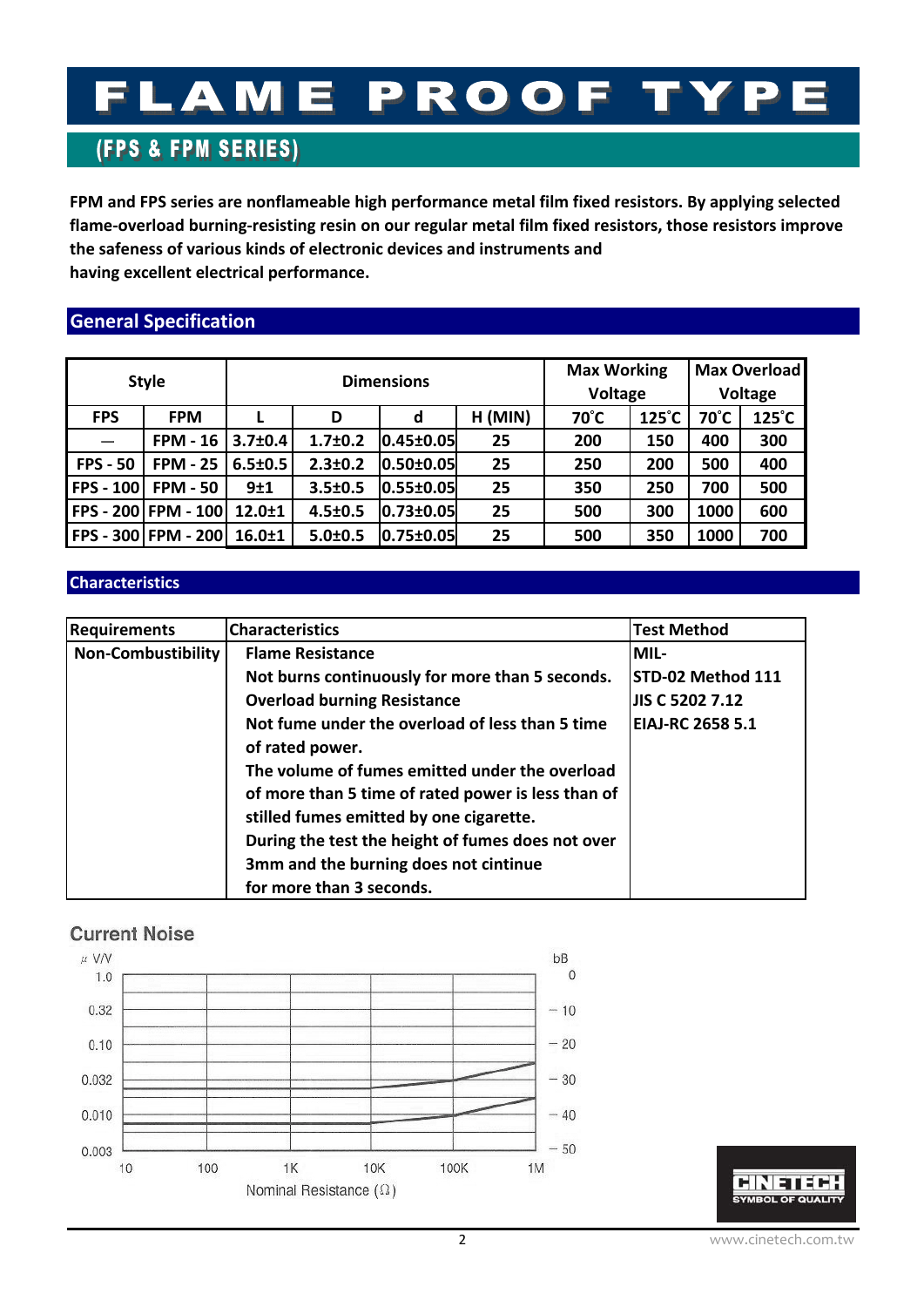| <b>Characteristics</b>              | <b>Specification</b>                         | <b>Test Method</b>                    |  |  |
|-------------------------------------|----------------------------------------------|---------------------------------------|--|--|
|                                     |                                              | (All resistance measurememts          |  |  |
|                                     |                                              | should be perfomed                    |  |  |
|                                     |                                              | after stabilization or                |  |  |
|                                     |                                              | conditioning periods)                 |  |  |
|                                     | Within specified tolerance                   | <b>MIL-STD-202</b>                    |  |  |
| <b>Dc Resistance</b>                |                                              | Method 303                            |  |  |
|                                     | As buyer requested                           | <b>MIL-STD-202</b>                    |  |  |
| <b>Temperature Coefficient</b>      | ± 25PPM°C ± 100PPM°C                         | Method 304                            |  |  |
|                                     | ± 50PPM°C ± 200PPM°C                         |                                       |  |  |
|                                     |                                              | <b>MIL-STD-202</b>                    |  |  |
|                                     |                                              | Method 301                            |  |  |
|                                     |                                              | 1/8W,1/6W 300V 1 minute               |  |  |
| <b>Dielectric Strength</b>          | No flashover or damage                       | 1/4W 500V 1 minute                    |  |  |
|                                     |                                              | 1/2W 700V 1 minute                    |  |  |
|                                     |                                              | 1,2W 750V 1 minute                    |  |  |
|                                     |                                              | <b>MIL-STD-202</b>                    |  |  |
| <b>Insulation Resistance</b>        | At least $1,000M\Omega$                      | Method 302                            |  |  |
|                                     |                                              | 100V 1 minute                         |  |  |
|                                     | below 10KVbelow 0.05 µ V/V                   | <b>MIL-STD-202</b>                    |  |  |
| <b>Current Noise Test</b>           | 10KΩ~below 0.1 $\mu$ V/V                     | Method 308                            |  |  |
|                                     | below 1M 7 below 0.2 $\mu$ V/V               |                                       |  |  |
|                                     |                                              | <b>MIL-STD-202</b>                    |  |  |
| <b>Terminal Strength</b>            | lead is not break or loose                   | Method211                             |  |  |
|                                     |                                              | <b>MIL-STD-202</b>                    |  |  |
| <b>Resistance to Soldering Heat</b> | $\triangle$ R within ±(0.25%+0.05 $\Omega$ ) | Method210                             |  |  |
|                                     |                                              | 350°C, 3 ± 0.05 sec.                  |  |  |
|                                     |                                              | <b>MIL-STD-202</b>                    |  |  |
| Solderability                       | At least 95% coverage                        | Method218                             |  |  |
|                                     |                                              | 260°C, 5 sec.                         |  |  |
|                                     |                                              | MIL-STD-202                           |  |  |
| <b>Termal Shock</b>                 |                                              | Method107                             |  |  |
|                                     | $\triangle$ R within ±(0.5%+0.05 $\Omega$ )  | $-55^{\circ}$ C, 3 + 155 $^{\circ}$ C |  |  |
|                                     |                                              | 5 cycles                              |  |  |
|                                     |                                              | MIL-R-10509                           |  |  |
| <b>Short Time Overload</b>          |                                              | Para 4,6,6                            |  |  |
|                                     | $\triangle$ R within ±(0.5%+0.05 $\Omega$ )  | 2.5 times rated working               |  |  |
|                                     |                                              | voltage, 5 seconds                    |  |  |
|                                     | $\triangle$ R within ±(1%+0.05 $\Omega$ )    | <b>MIL-STD-202</b>                    |  |  |
|                                     | No mechanical damage                         | Method103                             |  |  |
| <b>Humidity</b>                     |                                              | 40°C, RH95%                           |  |  |
|                                     |                                              | 1000 hours                            |  |  |
|                                     |                                              | MIL-R-10509                           |  |  |
|                                     |                                              | Para 4,6,5                            |  |  |
| <b>Low Temperature Operation</b>    | $\triangle$ R within ±(0.5%+0.05 $\Omega$ )  | rated working                         |  |  |
|                                     |                                              | voltage, at-65°C                      |  |  |
|                                     |                                              | 45 minutes.                           |  |  |
|                                     |                                              |                                       |  |  |